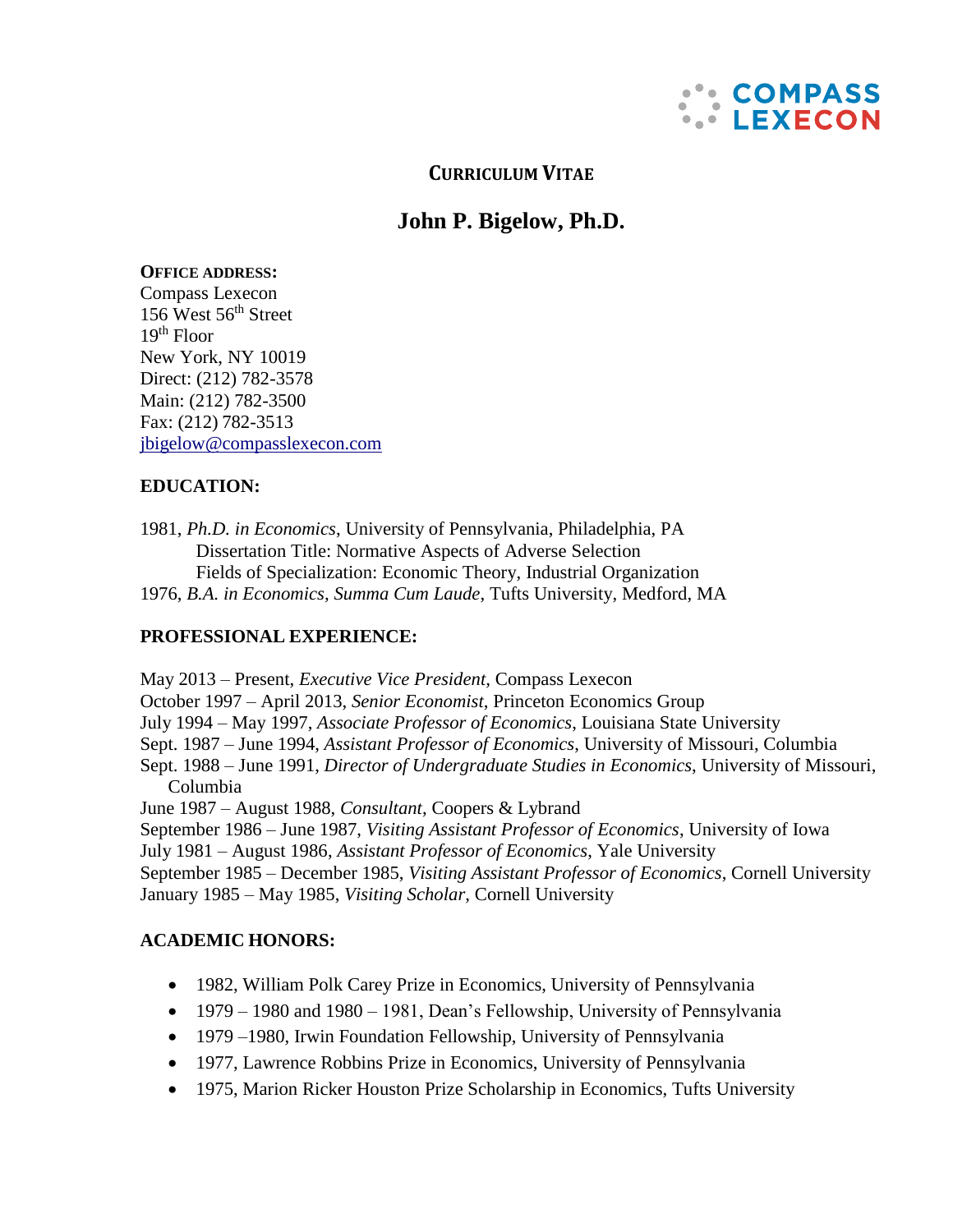• 1975, *Phi Beta Kappa*, Tufts University

#### **PUBLICATIONS:**

"Reverse Payments" in Settlements of Patent Litigation: Split Opinions on Schering Plough's, K-Dur (2005 and 2012);" with Robert D. Willig; Case 7 in *The Antitrust Revolution* (6th edition); John E. Kwoka and Lawrence J. White (ed.s); Oxford University Press (2014), 213 – 245

"'Reverse Payments' After Actavis;" *CPI Antitrust Chronicle;* September 2013 (2), 2 – 9

- "Competition and the Most Favored Nation Clause;" with Jason Wu; *CPI Antitrust Chronicle;* July  $2013(2), 2 - 10$
- "Pharmaceutical Patents, Settlements, 'Reverse Payments,' and Exclusion: Update;" *CPI Antitrust Chronicle;* July 2012 (2), 2 – 5.
- "Pharmaceutical Patents, Settlements, 'Reverse Payments,' and Exclusion;" *CPI Antitrust Chronicle;* June 2012 (2), 2 – 7
- "The Fundamental Economics of Class Certification;" with Andrew Abere and Peter Bronsteen; American Bar Association, Section of Antitrust Law, Economics Committee Newsletter 9(2) (Fall 2009); 9 – 16
- "'Reverse Payments' in Settlements of Patent Litigation: Schering Plough, K-Dur, and the FTC (2005);" with Robert D. Willig; Case 9 in *The Antitrust Revolution* (5th edition); John E. Kwoka and Lawrence J. White (ed.s); Oxford University Press (2009), 248 – 275
- "Duality and Consumption Decisions under Income and Price Risk;" with Carmen F. Menezes and X. Henry Wang; *Journal of Mathematical Economics;* 2005 (41); 387 – 405
- "Antitrust Policy Towards Agreements That Settle Patent Litigation;" with Robert D. Willig; *Antitrust Bulletin;* Fall 2004; 655 – 698
- "Outside Risk Aversion and the Comparative Statics of Increasing Risk in Quasi-Linear Decision Models;" with Carmen F. Menezes; *International Economic Review;* 1995 (36); 643 – 673
- "The Area Monotonic Solution to the Cooperative Bargaining Problem;" with Nejat Anbarci; *Mathematical Social Sciences*; 1994 (28); 133 – 142
- "Consistency of Mean Variance Analysis and Expected Utility Analysis: A Complete Characterization;" *Economics Letters;* 1993 (43); 187 – 192
- "Non-Dictatorial, Pareto-Monotonic, Cooperative Bargaining: An Impossibility Theorem;" with Nejat Anbarci; *European Journal of Political Economy;* 1993 (9); 551 – 558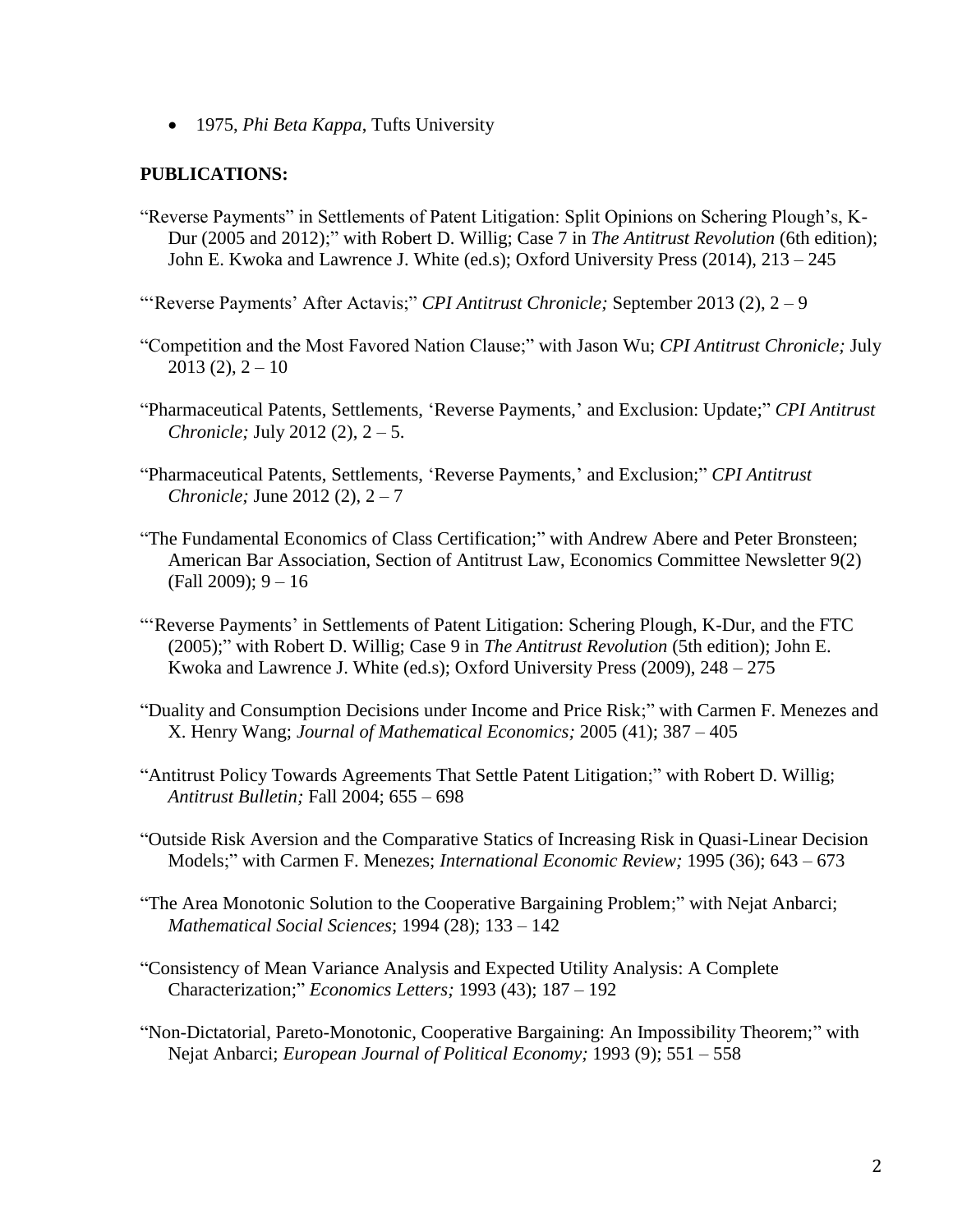- "Inducing Efficiency: Externalities, Missing Markets, and the Coase Theorem;" *International Economic Review;* 1993 (34); 335 – 346
- "Warranties Without Commitment to Market Participation;" with Russell Cooper and Tom Ross; *International Economic Review;* 1993 (34); 85 – 100
- "Efficiency and Adverse Selection;" *Journal of Economic Theory;* 1990 (52); 380 405
- "Experts Against Adverse Selection: A Note on the Existence of Equilibrium with Costly Private Information;" *Journal of Economic Theory;* 1985 (37); 379 – 393

#### **PRESENTATIONS:**

- The New Economics of Class Certification (with Peter Bronsteen and Andrew Abere); Arnold & Porter Antitrust Group Meeting, Washington, DC, October 25, 2007.
- Antitrust Economics for Beginners; Pennsylvania Bar Institute Continuing Legal Education Program on the Fundamentals of Antitrust Law; Philadelphia, PA; June 24, 2004
- Telecommunications Act of 1996 and Infrastructure Investment: Empirical Evidence (with Robert Willig, Steven Levinson, and William Lehr); Department of Justice Telecom Workshop; Washington, DC; July 23, 2002
- Value Oriented Equilibria in Repeated Games with Complete Information; 1996 Southeastern Economic Theory and International Trade Conference; Miami, FL; November 1996
- Outside Risk Aversion and the Comparative Statics of Increasing Risk (with Carmen Menezes); Spring 1993 Mid-West Mathematical Economics Meetings; Lexington, KY; May 1993
- An Area Monotonic Solution to the Cooperative Bargaining Problem (with Nejat Anbarci); 1988 North American Winter Meetings of the Econometric Society; New York, NY; December 1988
- Warranties Without Commitment to Market Participation (with Russell Cooper and Tom Ross); 1988 North American Summer Meetings of the Econometric Society; Minneapolis, MN; June 1988
- The Endogenous Inducement of Efficient Behavior (Now re-titled as Inducing Efficiency: Externalities, Missing Markets, and the Coase Theorem); 1986 North American Winter Meetings of the Econometric Society; New Orleans, LA; December 1986
- Efficiency and Adverse Selection; 1983 North American Winter Meetings of the Econometric Society; San Francisco, CA; December 1983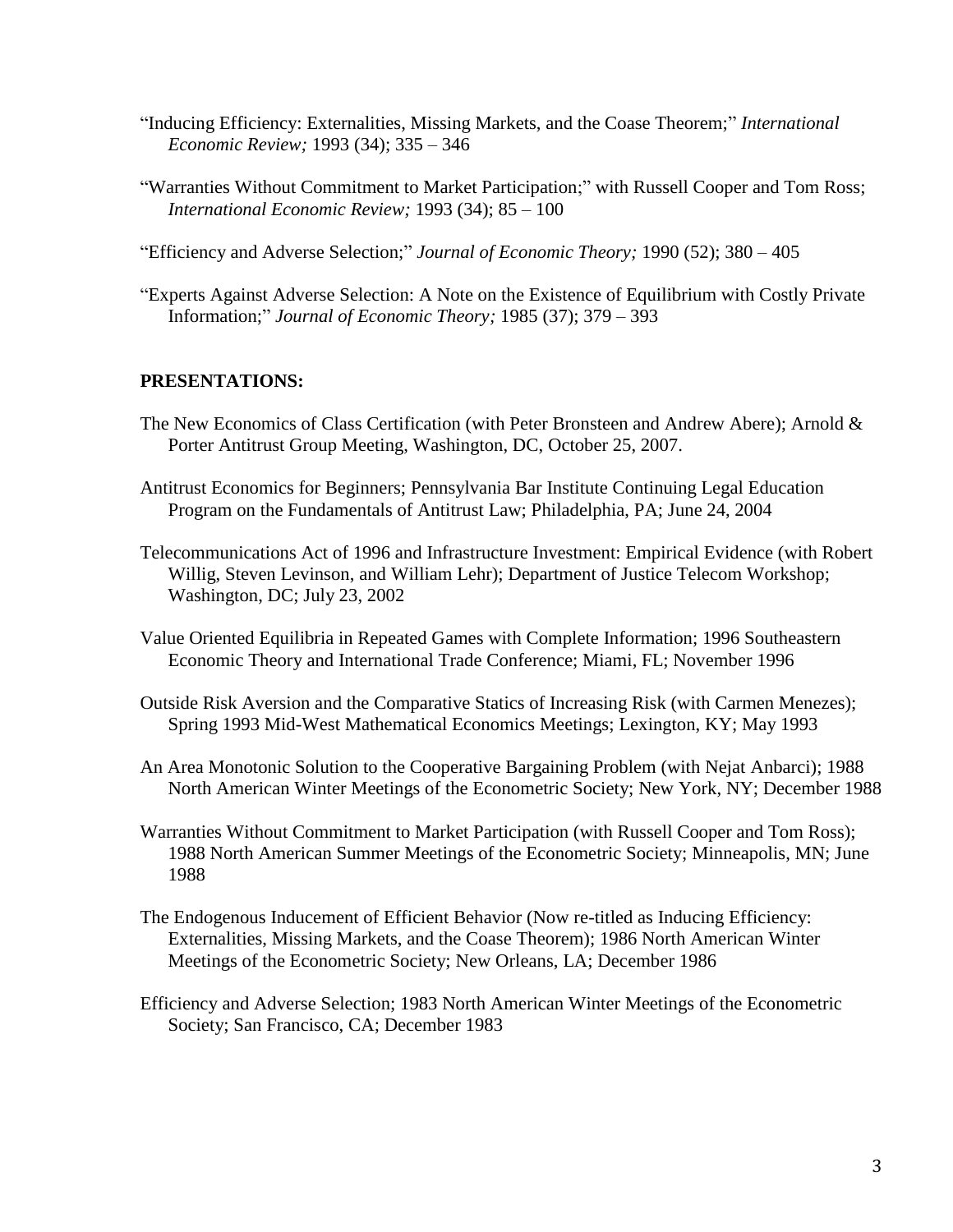#### **SELECTED CASES:**

For defendant Ortho Clinical Diagnostics analyzed damages from an alleged cartel agreement to fix the price of traditional blood reagents. (Continuing)

In Re: Blood Reagents Antitrust Litigation, MDL Docket No. 09-2081, United States District Court For The Eastern District Of Pennsylvania Expert Report, October 2012 Deposed, March 2016 Expert Report, April 2016

For Direct Action Plaintiffs in In Re CRT Antitrust Litigation analyzed allegations that manufacturers of Cathode Ray Tubes conspired to fix prices of cathode ray tubes. (Continuing)

For commercial television stations analyzed competitive conditions in the provision of copyrighted content, conducted statistical analysis of survey data to measure usage of copyrighted content in connection with judicially determined licensing fees, and analyzed reasonable licensing fees. (Continuing)

In WPIX , Inc., et al., -against- Broadcast Music, Inc., Related to United States v. Broadcast Music, Inc., United States District Court for the District of New York: Expert Report, December 2011 Expert Report, January 2012 Deposed, March 2012 Expert Report, April 2012

For defendants Visa and MasterCard in Payment Card Interchange Fee And Merchant Discount Antitrust Litigation analyzed claims that interchange fees and network operating rules created and/or constituted exercise of monopoly power. (Continuing)

For Defendants Dow Chemical Company, BASF Corporation, and Huntsman International in Urethane Antitrust Litigation analyzed claims that defendants fixed prices of polyether polyols products.

(Through March 2016)

For Respondents Informed Sources (Australia), BP Australia, Caltex Australia Petroleum, Woolworths, Eureka Operations, and 7-Eleven Stores in ACCC v. Informed Sources and Others analyzed allegations that the Informed Sources ERA service had an anticompetitive effect on the retail market for gasoline (petrol) in metropolitan Melbourne. (Through December 2015)

4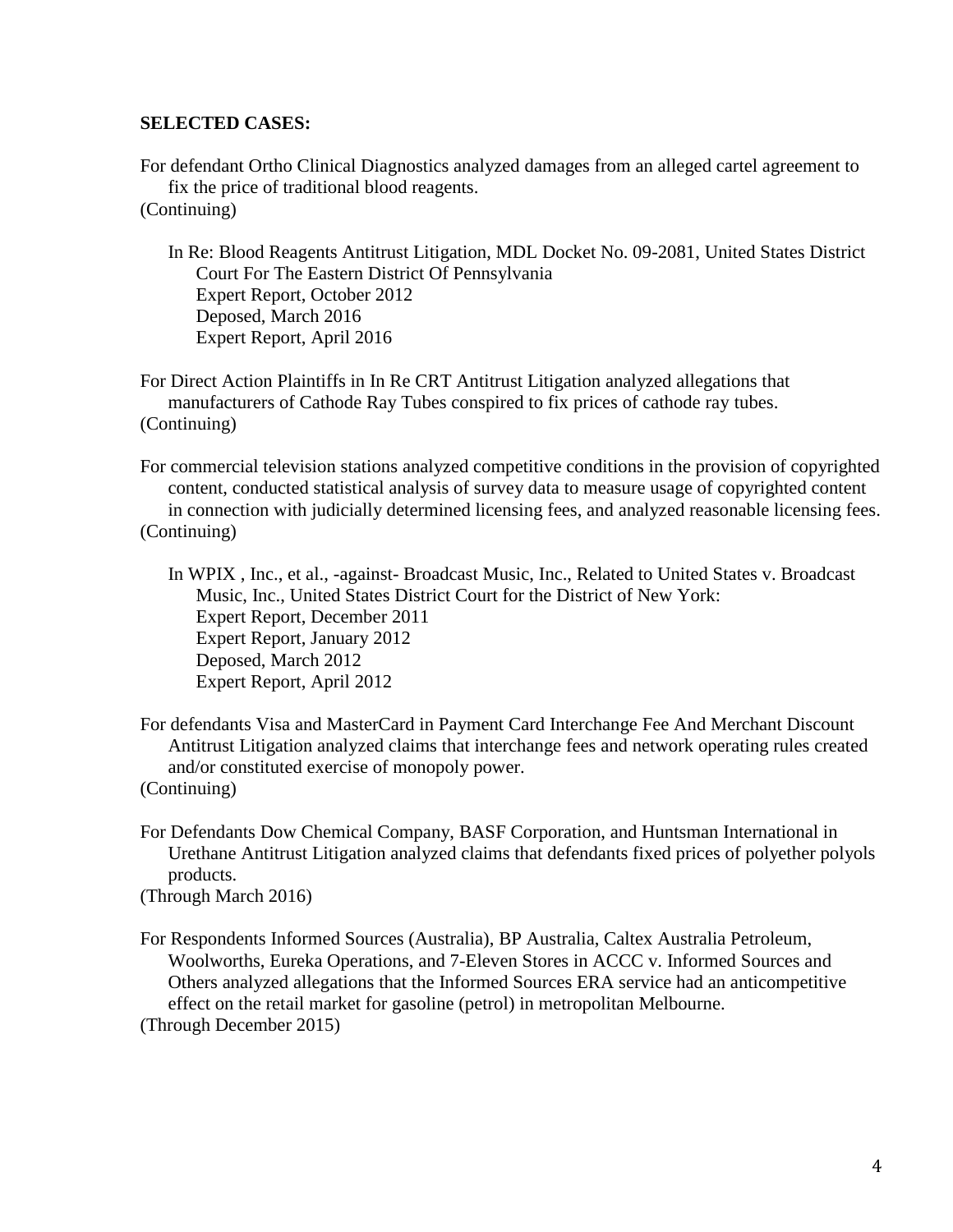For defendant National Football League in American Needle v. New Orleans Louisiana Saints, et al. analyzed the relevant antitrust market and competitive effects of an exclusive licensing agreement with a manufacturer of NFL branded products.

(Through March 2015)

For commercial radio stations analyzed change in economic conditions since prior licenses for purpose of interim fee setting.

(Through July 2010)

- In Withers Broadcasting Company Of Illinois, LLC et al., v. Broadcast Music, Inc., No. 10 Civ. 230 (LLS), Related to United States v. Broadcast Music, Inc., 64 Civ. 3787 (LLS), United States District Court for the Southern District Of New York: Declaration, April 2010 Declaration, May 2010
- In the Matter of the Application for the Determination of Interim License Fees for The Cromwell Group, Inc. and Affiliates, et al. No. 10 CV 0167 (DLC) (MHD), Related to United States of America v. American Society of Composers, Authors and Publishers, No. 41 CV 1395 (DLC) (MHD), United States District Court for the Southern District of New York: Declaration, February 2010 Declaration, April 2010
- For Defendant, GlaxoSmithKline analyzed class certification claims that impact and damages from allegedly anti-competitive conduct would be common to all members of proposed classes and could be proven with predominantly common evidence.

(Through September 2010)

In re Wellbutrin SR Antitrust Litigation, No. 2:04-cv-5525, United States District Court for the District of Eastern Pennsylvania: Declaration, December 2006 Deposed, January 2007

Sheet Metal Workers Local 441 v. GlaxoSmithKline, and IBEW – NECA Local 505 Health & Welfare Plan v. SmithKline Beecham Corporation No.s 04-cv-5898, 05-cv-2405 Declaration, December 2006 Deposed, February 2007

For defendant Investment Banks in Public Offering Fee Antitrust Litigation and Issuer Plaintiff Initial Public Offering Antitrust Litigation analyzed class certification claims that impact and damages from an alleged conspiracy to fix underwriting fees could be proven with predominantly common evidence.

(Through May 2008)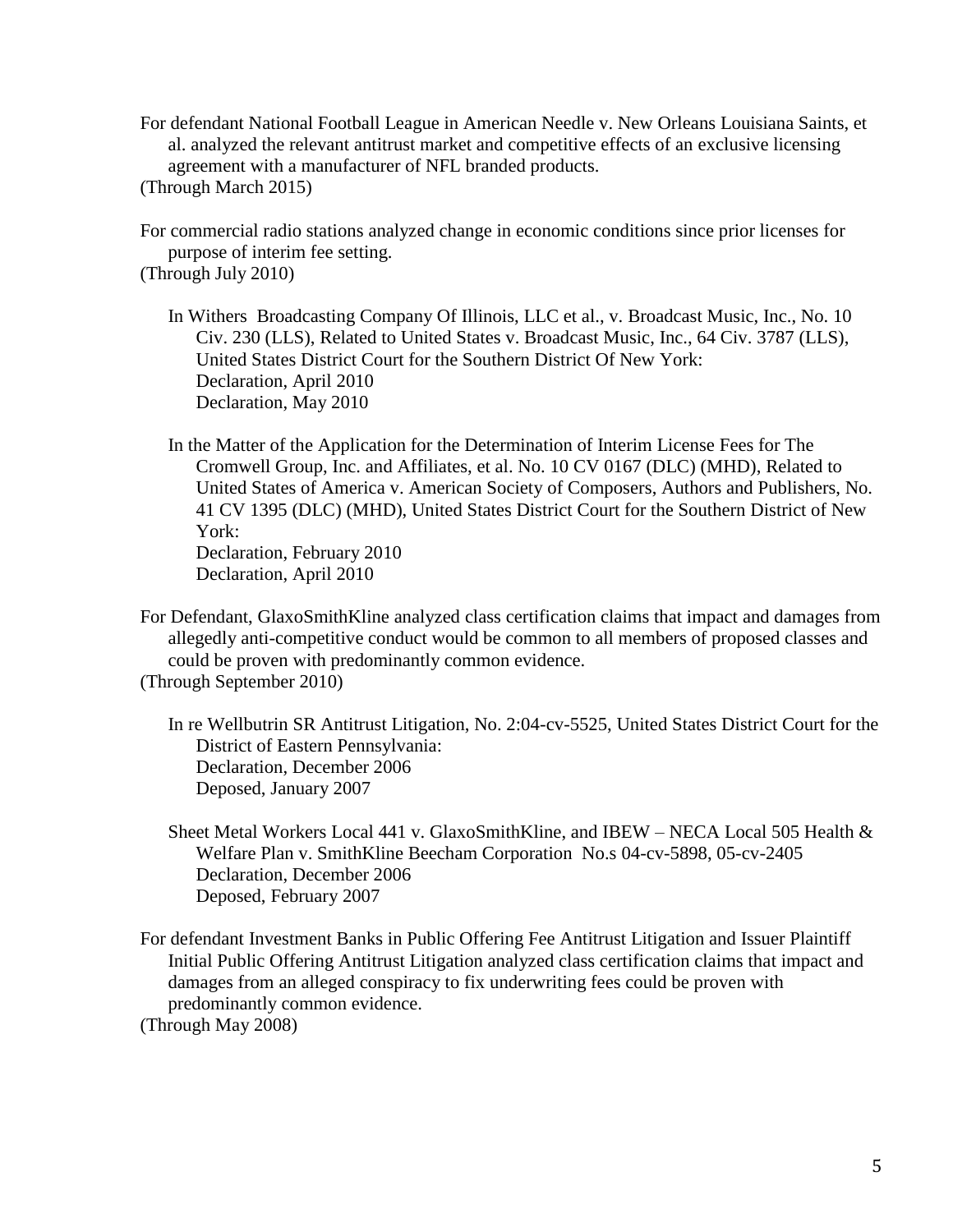- For Satellite Radio providers, Sirius and XM in proceedings before the Copyright Royalty Board analyzed fair and reasonable royalties for broadcast of copyrighted content. (Through August 2007)
- For defendant manufacturers of automotive refinishing paint in Automotive Refinishing Paint Antitrust Litigation analyzed liability, impact, and damages from an alleged conspiracy to fix prices.

(Through September 2006)

For the manufacturer of an industrial intermediate product, analyzed measures of damages from alleged participation in a conspiracy to fix prices. (Through October 2005)

For defendant, PPG, in Flat Glass Antitrust Litigation analyzed economic and statistical evidence of prices and supply and demand conditions to assess plaintiffs' allegation that defendant had been part of an effective conspiracy to fix prices.

(Through October 2005)

For defendant, Philip Morris USA, in Smith Wholesale Company, Inc., et al. v. Philip Morris USA Inc. analyzed market power and plaintiffs' allegation that marketing practices constituted anticompetitive price discrimination.

(Through November 2004)

For Bertelsmann Music Group and Sony Corporation of America in merger review before the United States Federal Trade Commission analyzed the effect on competition of the joint venture Sony-BMG. (Through July 2004)

For defendants, Roche Vitamins Inc., Hoffmann-La Roche Inc., and F. Hoffmann-La Roche Ltd., analyzed pricing of mixed vitamin products relative to prices of their straight ingredients and calculated damages from alleged price fixing conspiracy. (Through October 2003)

In Re Vitamins Antitrust Litigation, MDL 1285, United States District Court for the District of Columbia: Expert Report, June 2002 Deposed, September 2002.

For A.T. & T. in the Triennial Review of Telecommunications Act of 1996 before the Federal Communications Commission carried out econometric analysis of the effect of unbundled network element prices on investment in telecommunications infrastructure. (Through September 2002)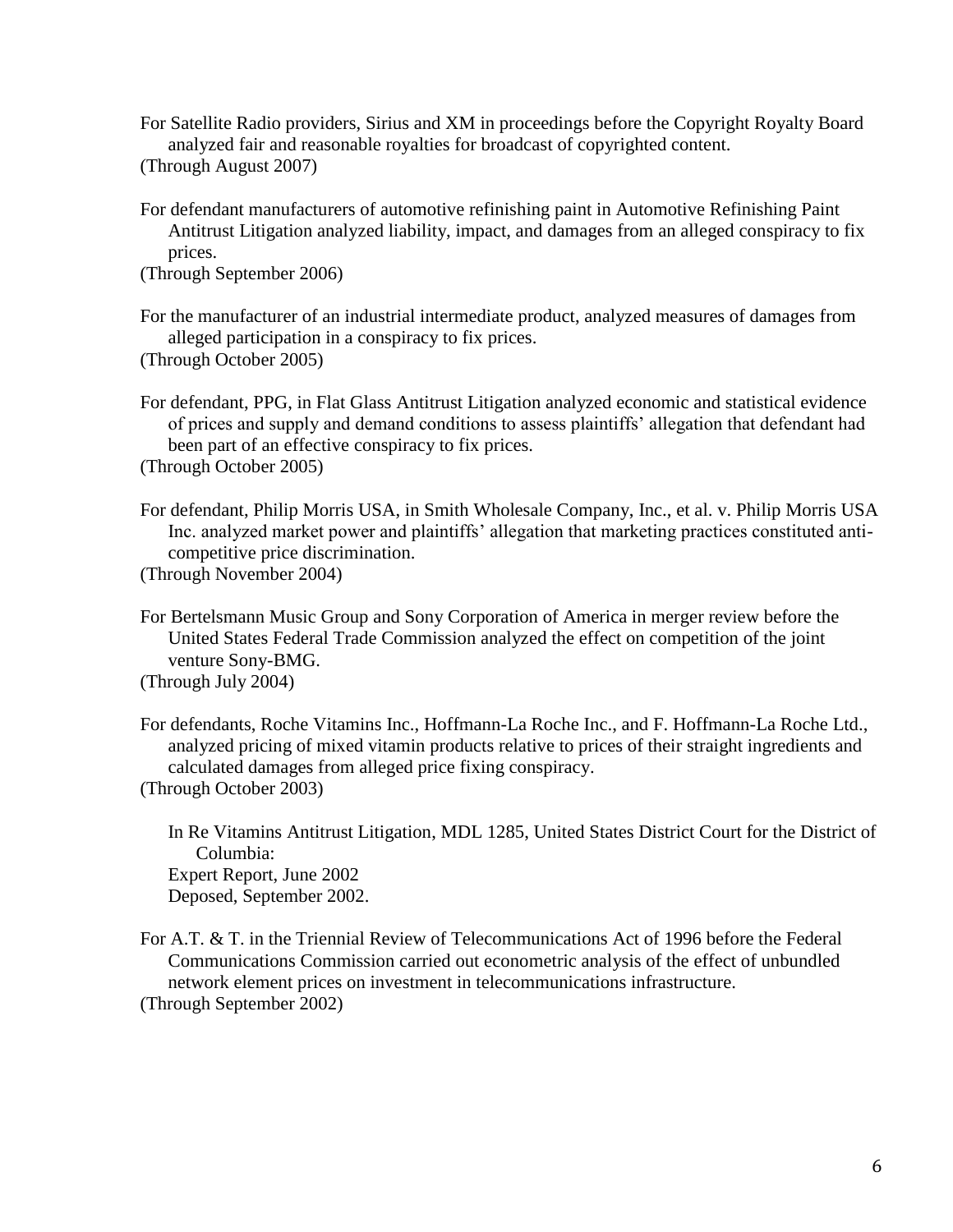For a manufacturer of a patented pharmaceutical product analyzed economic and statistical evidence pertaining to allegations that a settlement of patent litigation with an allegedly infringing manufacturer amounted to an anti-competitive restraint of trade. (Through August 2002)

For a manufacturer of a patented pharmaceutical product analyzed lost profits due to price suppression resulting from improper competition by patent licensee. (Through April 2002)

For Schering-Plough in The Matter of Schering-Plough Corporation and Upsher-Smith Laboratories, and American Home Products before the Federal Trade Commission analyzed the incentives to settle patent litigation. Complaint Counsel alleged that a settlement to patent litigation was an anti-competitive agreement among competitors. (Through March 2002)

For the United States Department of Justice, analyzed the competitive effect of a proposed business combination.

(Through November 2000)

For defendant, Coca-Cola, in Pepsico Inc. v. The Coca-Cola Company analyzed plaintiff's allegation that defendant's agreements with food service distributors were anti-competitive. (Through November 2000)

For a Fortune 500 manufacturer of consumer products analyzed proposed business combinations and allegations of unfair business practices in connection with proceedings before the European Union and various member states. (Through September 2000)

For the United States Department of Justice, analyzed the competitive effect of a proposed business combination. (Through November 1999)

For defendant manufacturers of flat glass in Flat Glass Antitrust Litigation, analyzed data on the prices charged for various flat glass products to assess whether class certification claims that liability, impact, and damages from alleged price fixing could be proven using common or classwide evidence.

(Through October 1999)

For the United States Department of Justice, analyzed the competitive effect of a proposed business combination. (Through December 1998)

For a Fortune 500 manufacturer of consumer products carried out a merger simulation analysis to assess the competitive effect of a proposed business combination. (Through July 1998)